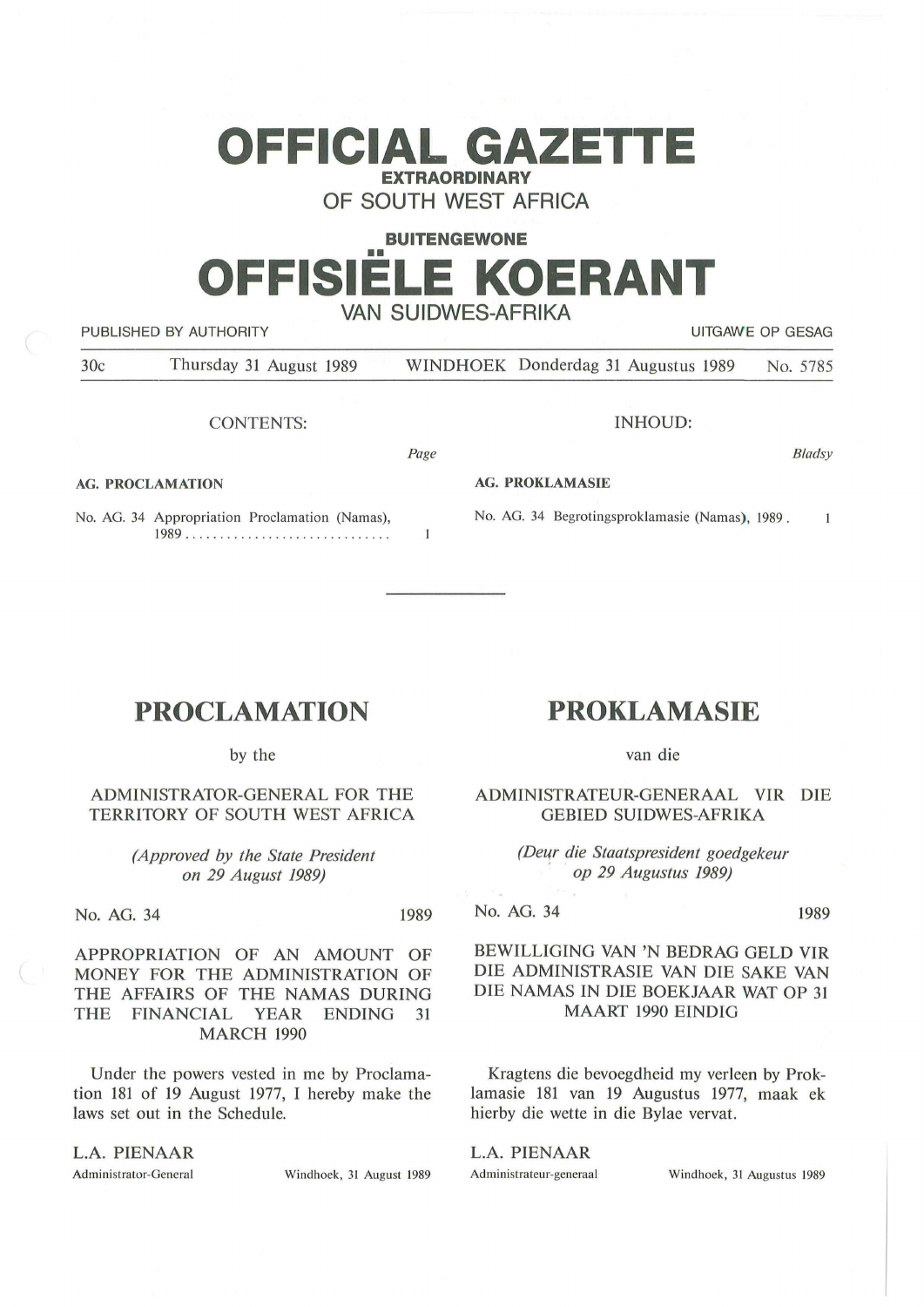#### **SCHEDULE**

*Appropriation of R34 755 000 for the administration of the affairs of the Namas.* 

1. Subject to the provisions of the Representative Authorities Proclamation, 1980 (Proclamation AG. 8 of 1980), the amounts of money set out in column 1 of the Annexure are hereby appropriated, as a charge to the Revenue Fund of the Representative Authority of the Namas, for the administration of the affairs of the Namas during the financial year ending 31 March 1990.

#### *Short title.*

**2.** This Proclamation shall be called the Appropriation Proclamation (Namas), 1989.

| <b>VOTE</b>      |                                                                                                                   | <b>COLUMN1</b> | <b>COLUMN 2</b> |
|------------------|-------------------------------------------------------------------------------------------------------------------|----------------|-----------------|
| No.              | Title                                                                                                             | $\mathbb{R}$   | $\mathbb{R}$    |
| 1.               | $SECRETARIAT$<br>Including $-$<br>External and Internal Relations:<br>Entertainment by the Secretary and Heads of | 1 700 000      |                 |
|                  | Departmental Entertainment                                                                                        |                | 4 500<br>3 500  |
| $\overline{2}$ . |                                                                                                                   | 3 360 000      |                 |
| 3.               |                                                                                                                   | 6 700 000      |                 |
| 4.               |                                                                                                                   | 17 239 000     |                 |
| 5.               | AGRICULTURE                                                                                                       | 2 444 000      |                 |
| 6.               |                                                                                                                   | 3 3 1 2 0 0 0  |                 |
|                  | <b>TOTAL</b>                                                                                                      | 34 755 000     |                 |

#### **ANNEXURE**